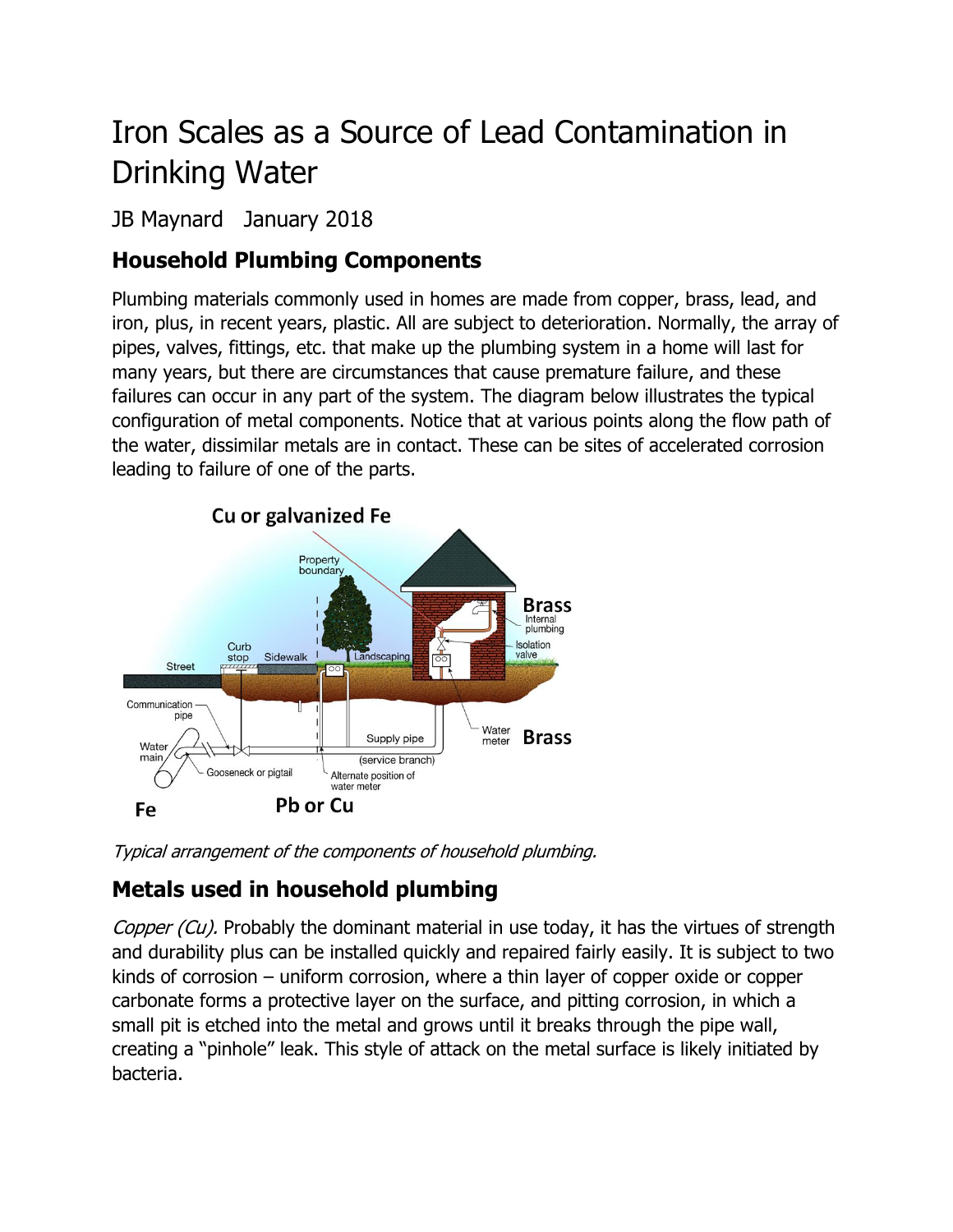Lead (Pb). Once highly favored for service lines, lead has proven to be extremely toxic even at low levels and so vigorous efforts are being made to remove it. Where present it normally will be coated with a somewhat protective layer of lead carbonate. In waters with a very high oxidation state, that is with a high, stable chlorine residual, the pipes are protected by a very insoluble lead oxide, plattnerite. A change in disinfection or source water, can, however, destabilize this type of coating. Treatment of the water with phosphate leads to the formation of another very insoluble lead compound, pyromorphite.

Brass (Cu, Pb, Sn, Zn). Brass is an alloy mostly of copper and zinc, with a few percent lead and tin. A large range of compositions exists. For drinking water applications, the diagram below shows the range of zinc contents commonly found. Failure of brass components occurs via leaching of the zinc component, so called "dezincing" of the brass. Much controversy has developed over the causes of premature failures and the role of the Zn/Cu ratio in brass stability as opposed to the constituents of the water to which it is exposed.

Iron (Fe). Pure iron pipes are widely used for water mains but not commonly for premise plumbing. Instead zinc-coated steel ("galvanized) pipes and fittings are used. In the 1920s and 30s, galvanized was the most popular plumbing material for interiors. After World War II, plumbing practices changed: copper replaced lead for service lines and began to compete successfully with galvanized for interior plumbing. Copper had a higher materials cost but was faster to install so labor costs were less. In response, lower quality material began to be marketed for galvanized use and therefore homes built in the 1950s and 60s are likely to have galvanized plumbing components inferior to older homes. By the 1970s, copper had largely displaced galvanized in most applications, but plumbing supply houses still sell lots of galvanized, and it can commonly be found inserted into copper-brass plumbing runs.

Unlike copper and brass, corrosion of iron produces large volumes of scale that deposit in irregular masses on pipe interiors, referred to as "tubercles". These proliferate until they occlude most of the volume of the pipe. Their growth is similar to pitting corrosion in copper in that it begins at specific spots and eats into the pipe as well as building up a scale mass. Bacteria are likely participants. Penetration into the pipe continues until there is a breach and the pipe fails. The oxidation state of the water is crucial in iron reactions, including especially microbial processes, so the nature of the source water and steps taken to treat it have a great impact on pipe corrosion.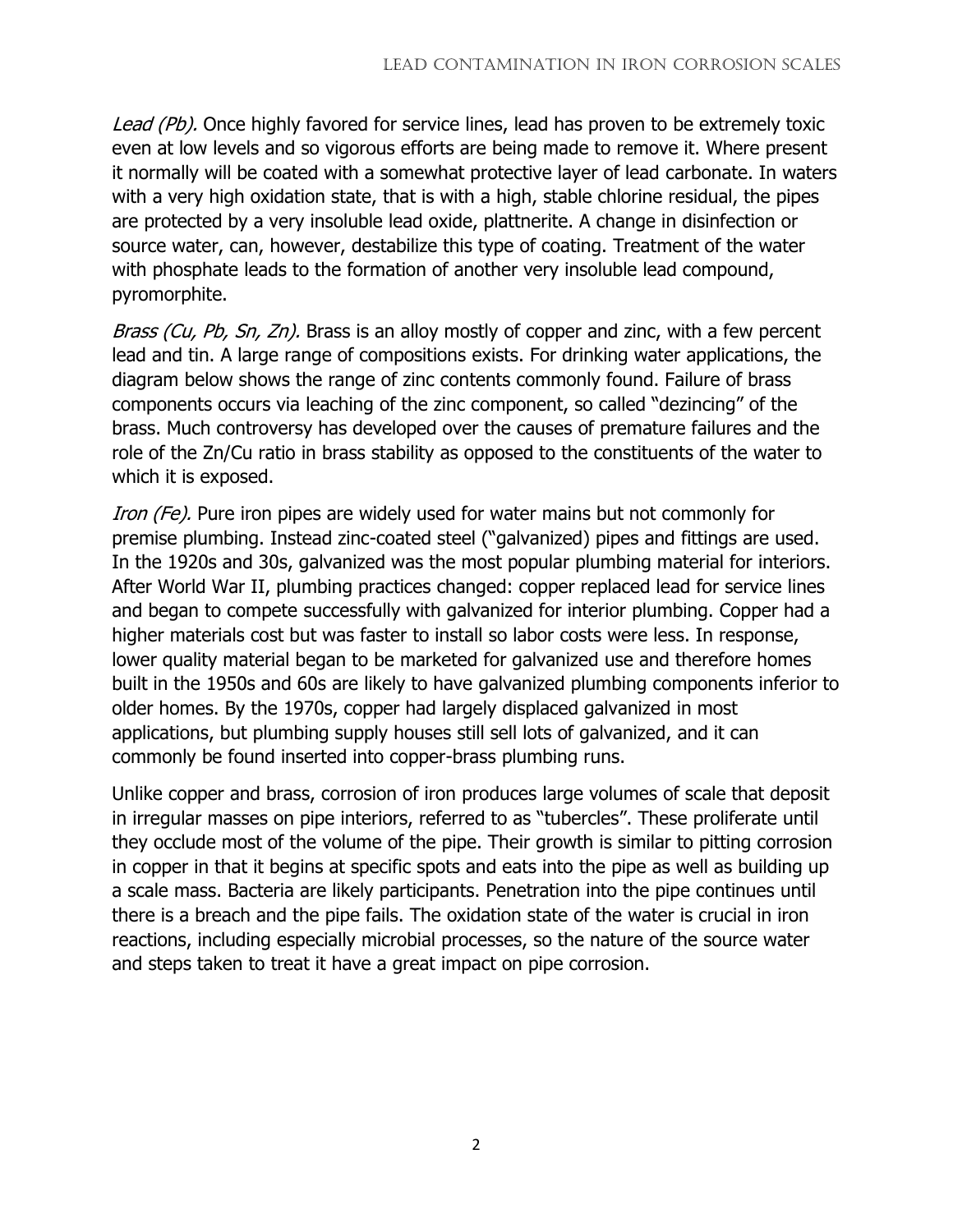

Predominant plumbing material

Date of home construction with likely composition of original plumbing

## **Impacts of Changing Water Quality on Corrosion**

A water distribution system consists of an array of parts, mostly metal, and the water flowing through them. Over time, the metals oxidize (corrode) and corrosion by products (scales) deposit on the inner surfaces of the system. These scales consist of an array of compounds that evolve towards a stable mixture that is compatible with the water the system is carrying. This array confers stability on the system by isolating the raw metal from the water, which slows corrosion and limits transfer of metals to the tap. This equilibrium state is readily disrupted, however. For example, if there is a strong seasonal fluctuation in water quality parameters, the scales oscillate in and out of stability, never properly adjusting. The same is true if the water treatment plant does not strictly control variations parameters like pH and chlorine residual. More serious are abrupt treatment changes, for example shifting disinfectants. A change in water source can be especially damaging to a well-established system, if the new water is substantially different, because the old set of scales can be largely swept away, exposing bare metal to accelerated corrosion.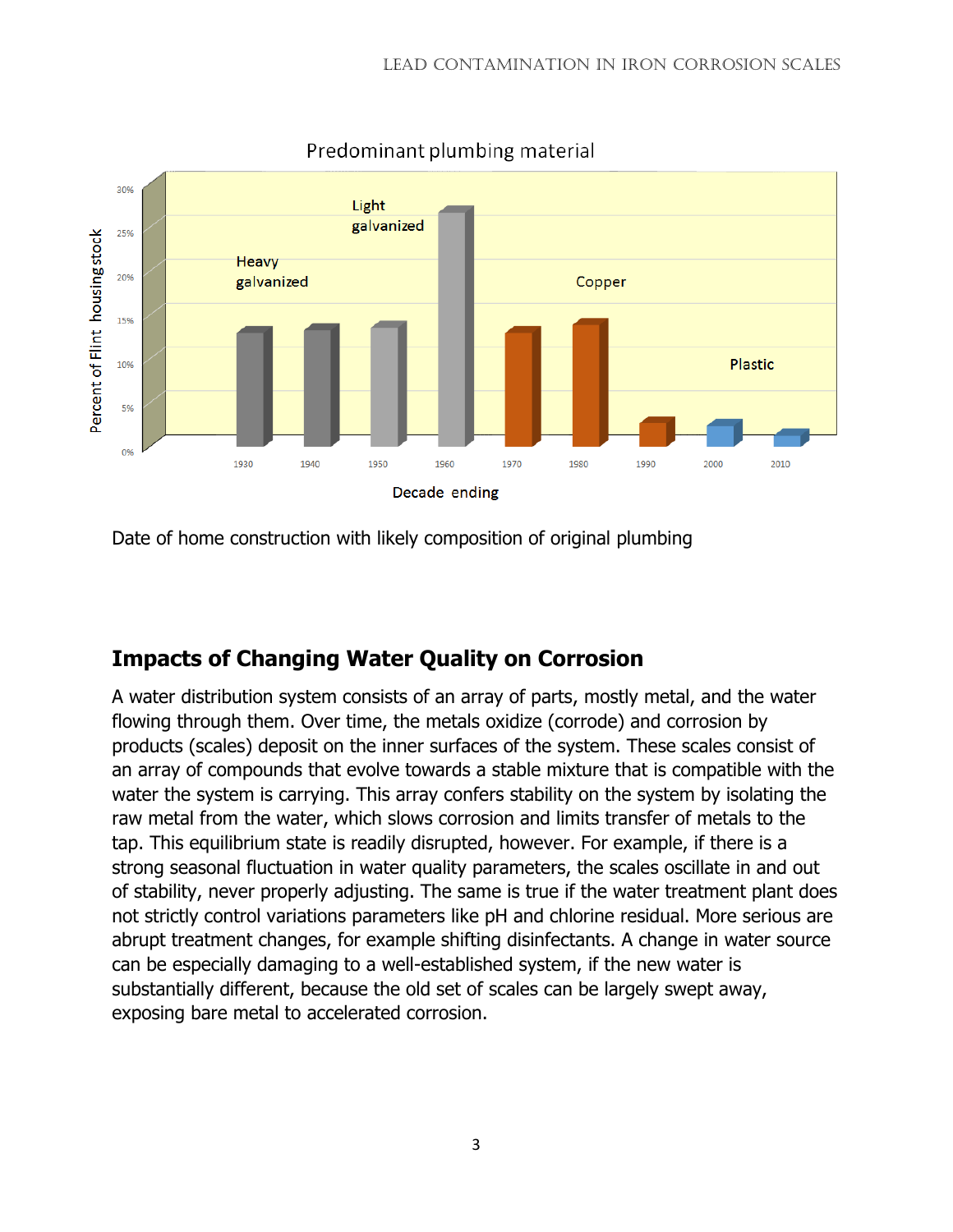### **Effects of changing water quality on infrastructure: Iron components**

In recent years, concerns have been raised about an additional lead source: galvanized plumbing components. This is distinct from the galvanic corrosion referenced above. "Galvanized" refers to the process of plating steel with zinc to improve corrosion resistance. Galvanized plumbing includes service lines as well as household plumbing, and have been implicated in cases of high lead exposures (for example see McFadden and others 2011; Clark and others 2015; Masters and Edwards 2015). Up until World War II, homes were commonly plumbed with galvanized iron. After the war, copper became common and began to dominate in the 1970s, but galvanized iron is widely available (sold in most hardware stores), and is often found inserted in place of brass fittings in many newer homes where repairs have been made. There is some evidence that galvanized pipes installed in the post-war years were thinner and had less coating, so there is a possibility that homes built in the 50s and 60s would have a greater susceptibility to plumbing failures than would be expected for their age.

Lead concentrations at the tap in homes with galvanized plumbing can remain high even after removal of a lead service line. In fact, the DC Water and authority states on their website

#### **[WHAT DO I DO IF MY HOME HAS GALVANIZED PIPES?](https://www.dcwater.com/faq-page/15)**

The only way to fully ensure that lead is not mobilized from galvanized plumbing in a home is to fully replace the galvanized plumbing.

<https://www.dcwater.com/faq-page/15#t15n901>

Most researchers attribute this lead to particulates dislodged from the service line that became attached to the iron scales in the household plumbing.

Particulates are of critical importance in assessing risk from lead exposure. For example, Sandvig and others (2008) report for 53 tap water samples from one utility that on average particulate lead was 65% of total lead. Particulate material is mobile, or potentially mobile. It can be suspended in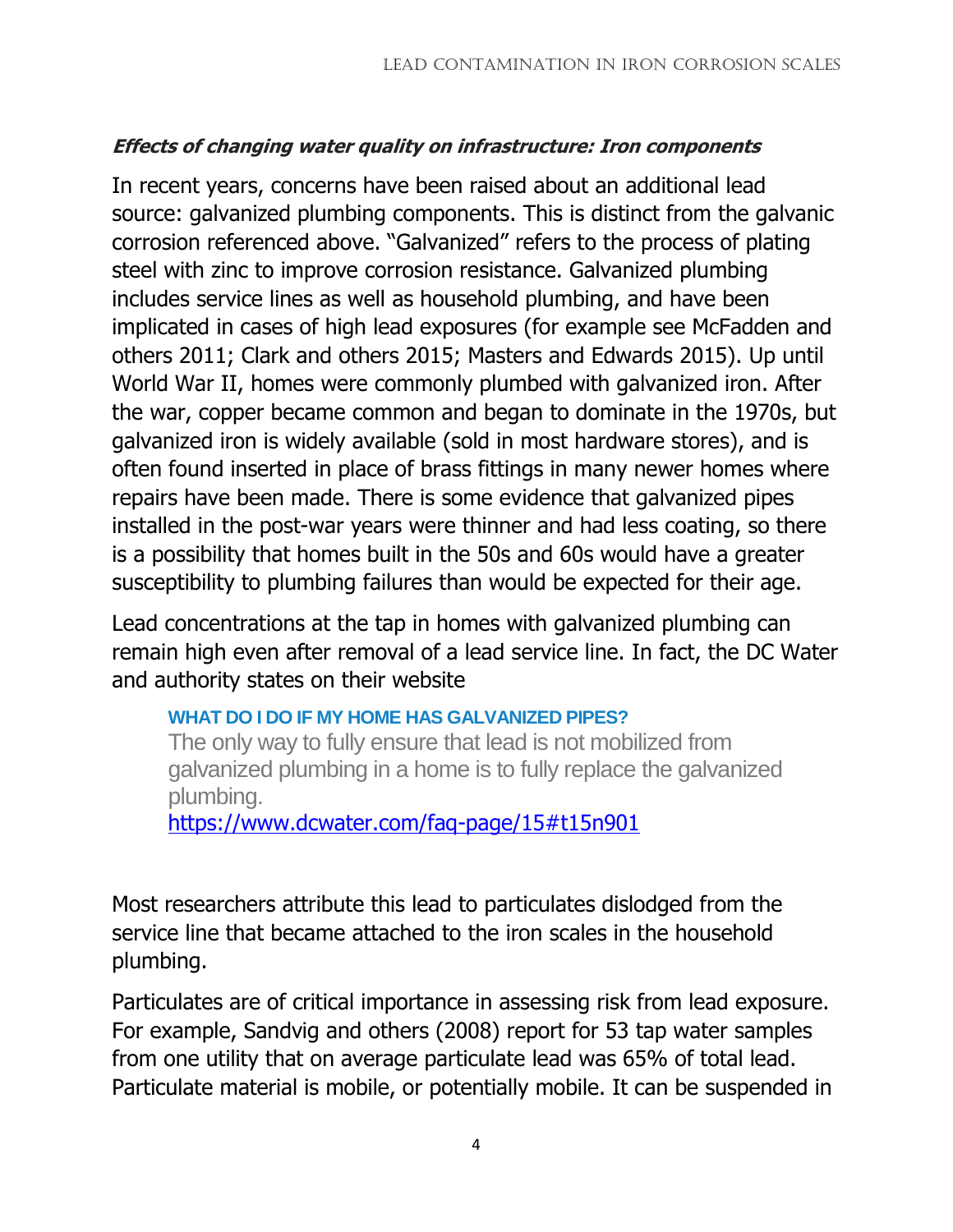water and move as the water flows, then settle out again as the water slows. Particles can be physically deposited, subject to later re-suspension and mobilization as flow rate changes and surges. Or they can become embedded in existing corrosion scales. Furthermore, like scale, a particle can also dissolve and become soluble lead. Particulate lead, once formed, can dissolve and become soluble lead, or it can be transported as particulates to the customer tap. The water the customer is exposed to can contain soluble lead or any particulate material transported from sources near and far to the tap. Variations in the above described relationship between particles and scale could include (Brown and others, 2015):

- particulate matter physically deposited on a surface can become embedded as scales deposit over it,
- soluble lead could chemically precipitate as scale on a particle surface (even a particle that does not contain lead),
- lead in particulate matter could dissolve in water then later chemically precipitate as scale
- scale can chemically precipitate onto a previously deposited scale, including scale deposited onto or co-deposited with scale of a different composition

This pathway of lead exposure from left-over particulates can be termed as "legacy contamination." It is especially severe in homes with interior plumbing that contains galvanized iron. According to Sandvig and others (2008), it also occurs to some extent in homes with copper plumbing as well as galvanized. An accumulation of iron particulates is shown in plastic pipes from utility 5. See also Salehi and others (2017) for plastic plumbing.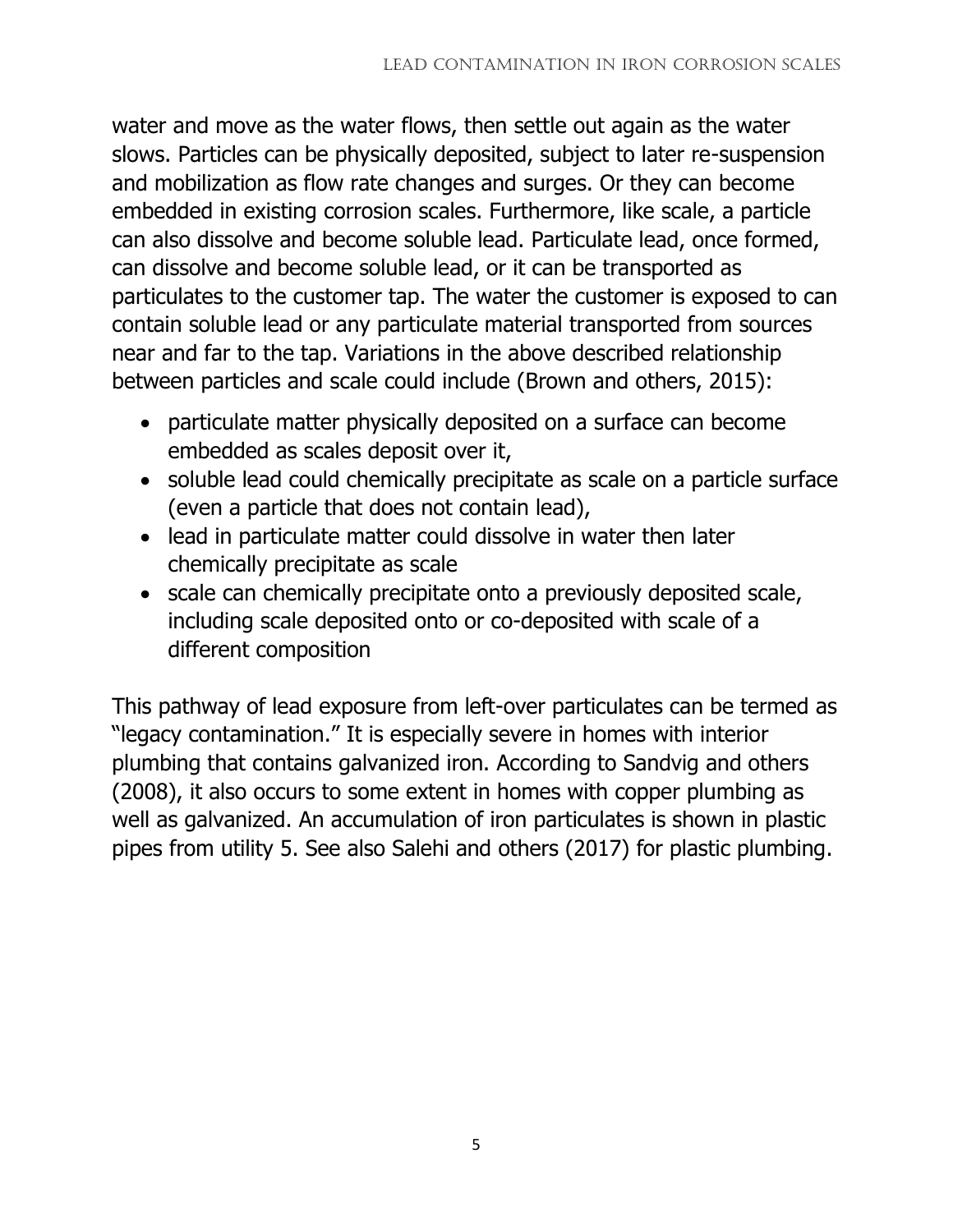#### LEAD CONTAMINATION IN IRON CORROSION SCALES





How prevalent is this legacy contamination and how long does it persist? Sandvig et al (2008) report data from several cities making service line replacements. The results show improvement in  $1<sup>st</sup>$  draw lead two months after complete service line replacement, but that significant lead remains.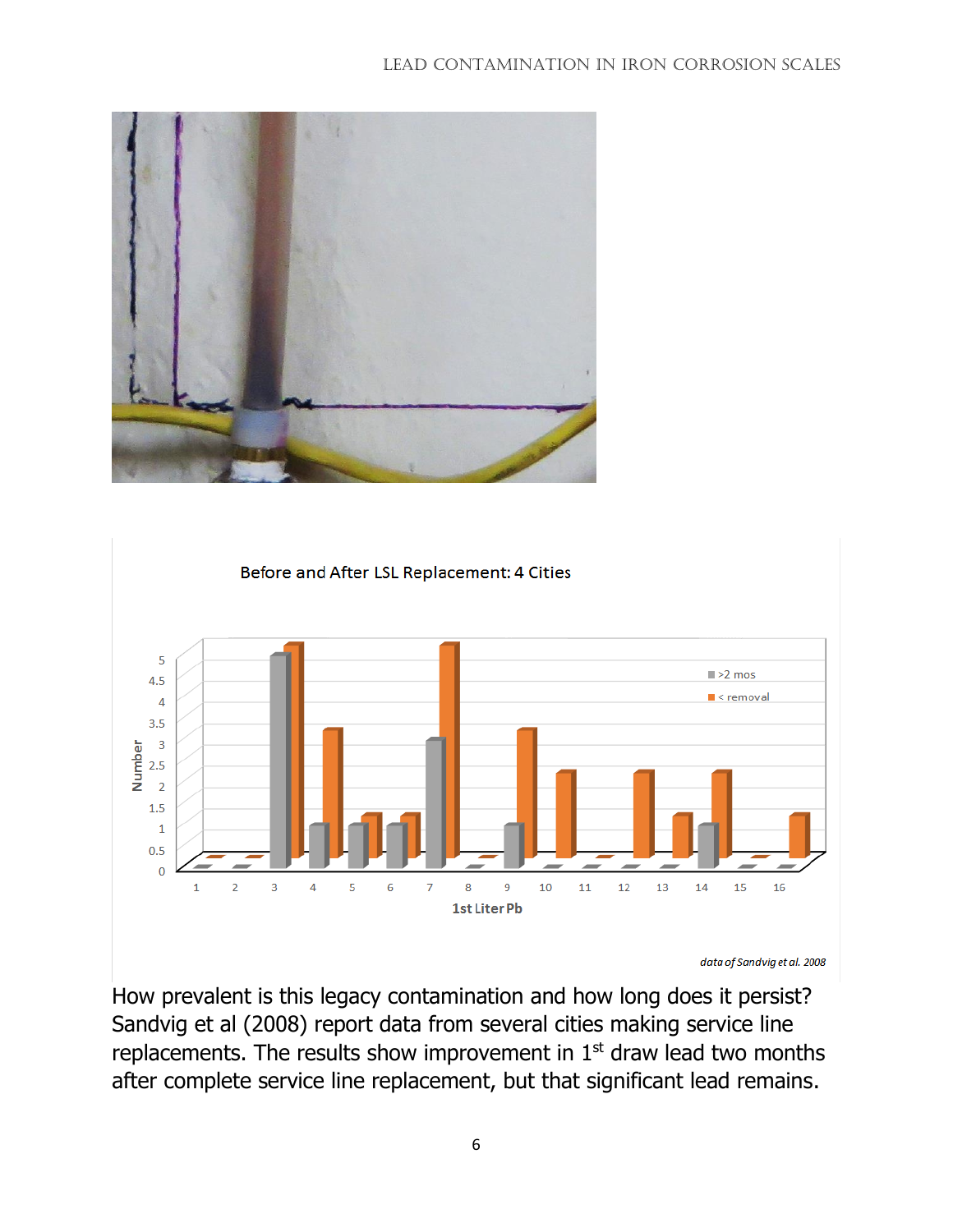A longer-term study conducted in Madison WI (Cantor, 2006) showed that some houses continued to exhibit high particulate lead for years after LSL replacement:



Some homes continue to exceed LCR limits long after replacement of lead services (only 1 st draw samples with  $>$ 15  $\mu$ g/L shown)

# **Iron Scales in Distribution Systems as Agents for Lead Transport**

Iron compounds are likely culprits in the persistence of lead in a house after removal of a lead service line. Iron can either be from upstream of the service line, for example in cast iron water mains (see Little and others 2014) or downstream, for example as galvanized steel pipes and fittings inside the house (Clark and others, 2015).

# **Toxic Substances in Upstream Iron Scales**

There is good coverage for the upstream situation, which includes both surveys of a few samples from many distribution systems and intensive studies of a single system. An example of survey data is summarized in the paper by Peng and others (2010):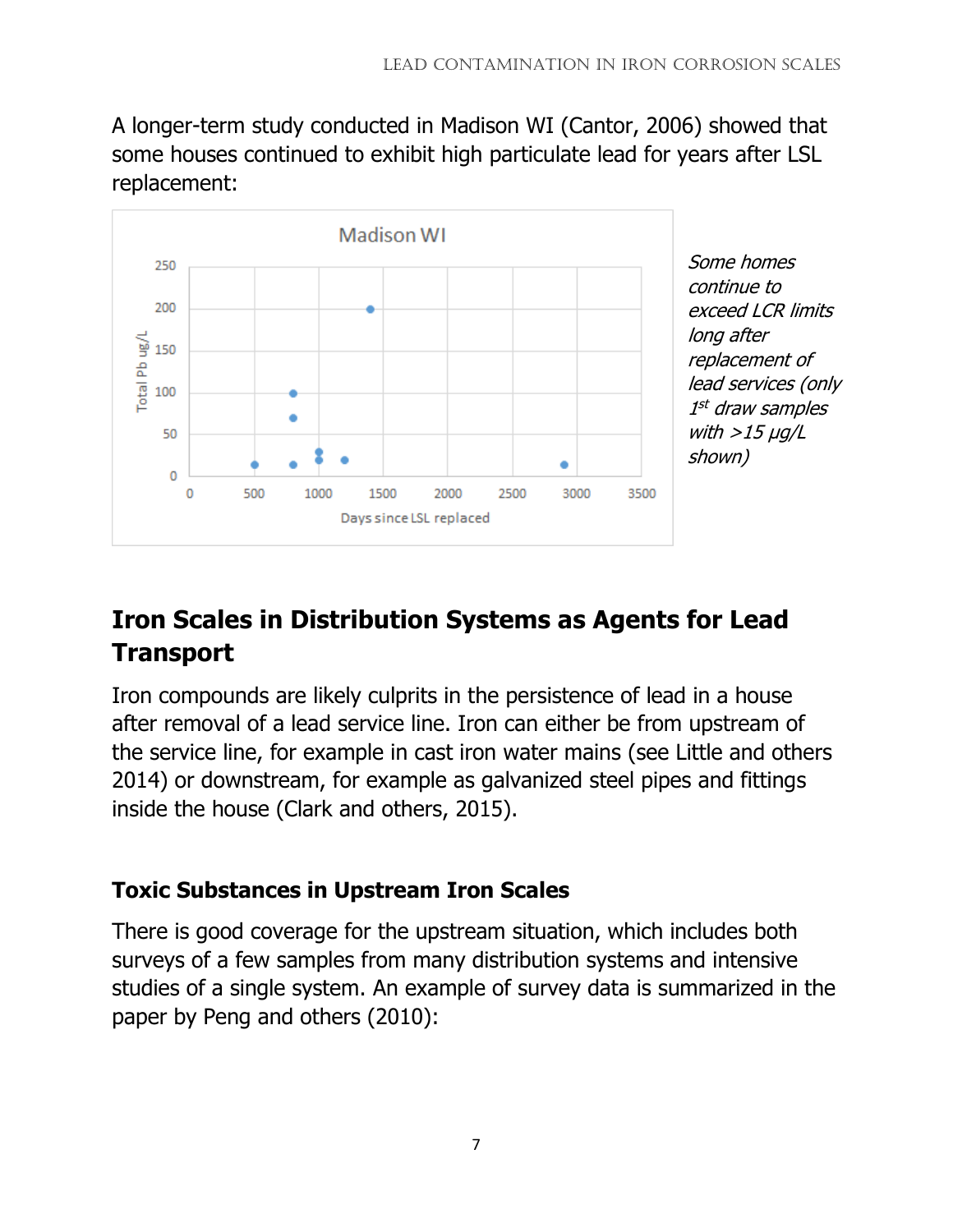|                   | Survey of elements in iron scales of U.S. distribution systems (Peng et al. 2010) |      |     |      |     |      |        |      |     |     |      |   |                    |    |  |
|-------------------|-----------------------------------------------------------------------------------|------|-----|------|-----|------|--------|------|-----|-----|------|---|--------------------|----|--|
| mg/kg             | n.                                                                                | Al   | Ba  | Ca   | Cr  | Mg   | Fe     | Mn   | Ni  | P   | Рb   | S | Si                 | v  |  |
| Cast<br>liron     | 22                                                                                | 1771 | 350 | 4702 | 14  | 1306 | 309091 | 1052 | 39  | 157 | 20   |   | $1.7$ 2172         | 29 |  |
| ductile<br>liron. | 5                                                                                 | 5022 | 162 | 766  | 7.0 | 152  | 311200 | 866  | 9   | 132 | 5    |   | $1.1$   1154       | 27 |  |
| galvani<br>zed    | 4                                                                                 | 938  | 80  | 6649 | 109 | 270  | 346500 | 1913 | 253 | 32  | 1199 |   | $0.4$   1839   228 |    |  |

Regulated elements (Cr, Pb, V) are quite low, except in galvanized pipes, although the sample set is small for that category. A study of a single system was presented by Gerke and others (2008). The aim of this paper was to test the range of variation within a single system, but it also shows quite low values for potentially toxic elements.

| Chemistry of multiple tubercles from one pipe - Utility 2 (Gerke et al. 2008) |      |      |           |      |       |                |       |                |             |                |       |
|-------------------------------------------------------------------------------|------|------|-----------|------|-------|----------------|-------|----------------|-------------|----------------|-------|
|                                                                               | Ca   | Fe   | <b>Mn</b> | P    | Cr    | Cu             | Pb    | Sr             | $\mathbf v$ | Zn             | Sr/Ca |
|                                                                               | %    | %    | %         | %    | mg/kg | mg/kg          | mg/kg | mg/kg          | mg/kg       | mg/kg          |       |
| <b>FeOOH-rich textures</b>                                                    |      |      |           |      |       |                |       |                |             |                |       |
| Surface                                                                       | 3.90 | 50.2 | 0.11      | 0.09 | 26    | 13             | 25    | 38             | 11.9        | 13             | 9.7   |
| Core                                                                          | 0.56 | 59.2 | 0.04      | 0.17 | 27    | $\overline{7}$ | 96    | 9              | 3.2         | 8              | 13.4  |
| avg                                                                           | 2.23 | 54.7 | 0.07      | 0.13 | 26    | 10             | 61    | 23             | 7.6         | 11             | 11.5  |
| $Fe3O4$ -rich textures                                                        |      |      |           |      |       |                |       |                |             |                |       |
| Shell                                                                         | 4.82 | 50.8 | 0.11      | 0.05 | 19    | 6              | 11    | 30             | 8.4         | 9              | 8.0   |
| Veins                                                                         | 0.81 | 56.6 | 0.04      | 0.12 | 28    | 6              | 159   | $\overline{7}$ | 2.3         | $\overline{7}$ | 10.2  |
| avg                                                                           | 2.82 | 53.7 | 0.07      | 0.08 | 23    | 6              | 85    | 19             | 5.4         | 8              | 9.1   |
| overall avg                                                                   | 2.52 | 54.2 | 0.07      | 0.11 | 25    | 8              | 73    | 21             | 6.5         | 9              | 10.3  |

8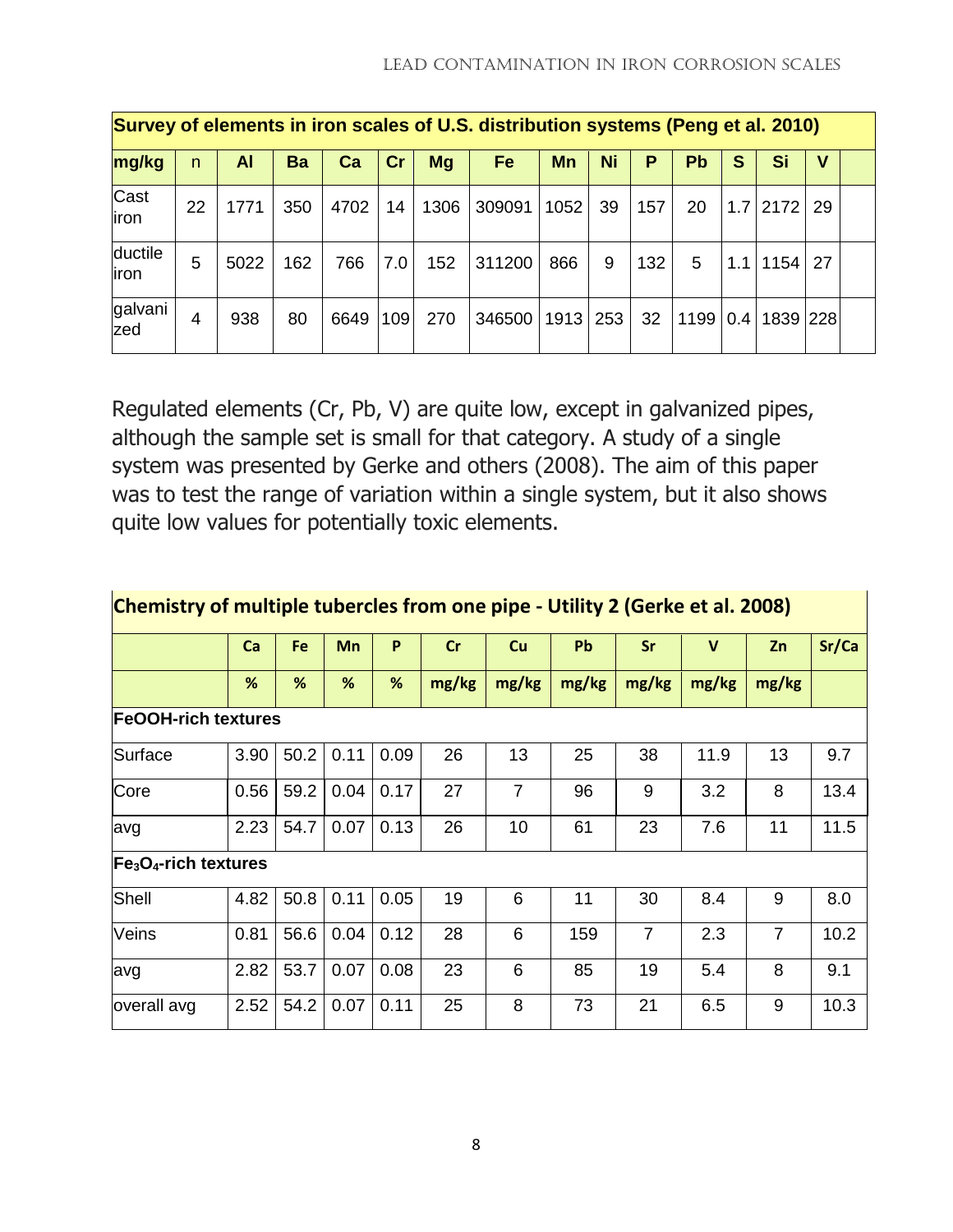In another study of scales from a single utility, Jones (2013) reported on water mains (flowing water) v fire hydrants (stagnant water). Again, regulated substances are low, except Ba. Notably enriched in the hydrant scales are Ca and especially Sr. See Gerke and others (2013) for a discussion of Sr in iron corrosion scales.

| Chemistry of tubercles from individual pipes and hydrants - Utility 2 (Jones, 2013) |                                                                     |      |           |           |      |      |      |      |    |    |                |     |                |                |
|-------------------------------------------------------------------------------------|---------------------------------------------------------------------|------|-----------|-----------|------|------|------|------|----|----|----------------|-----|----------------|----------------|
|                                                                                     | Major elements by tubercle region (wt. %)<br>Trace elements (mg/kg) |      |           |           |      |      |      |      |    |    |                |     |                |                |
|                                                                                     | Fe                                                                  | Mn   | <b>Si</b> | <b>Al</b> | Ca   | P    | S    | Ba   | Co | cr | Cu             | Pb  | Sr             | Zn             |
| <b>Mains</b>                                                                        |                                                                     |      |           |           |      |      |      |      |    |    |                |     |                |                |
|                                                                                     | <b>FeOOH-rich textures</b>                                          |      |           |           |      |      |      |      |    |    |                |     |                |                |
| Surface                                                                             | 44.3                                                                | 0.19 | 6.63      | 3.50      | 5.18 | 0.22 | 1.31 | 2505 | 28 | 25 | 31             | 12  | 62             | 20             |
| Core                                                                                | 59.1                                                                | 0.03 | 1.27      | 1.32      | 0.56 | 0.17 | 1.82 | 2118 | 29 | 27 | $\overline{7}$ | 96  | 9              | 8              |
| Fe <sub>3</sub> O <sub>4</sub> -rich textures                                       |                                                                     |      |           |           |      |      |      |      |    |    |                |     |                |                |
| Shell                                                                               | 51.8                                                                | 0.10 | 1.31      | 1.40      | 3.84 | 0.05 | 0.95 | 2287 | 31 | 17 | $\overline{7}$ | 19  | 31             | 9              |
| Veins                                                                               | 56.5                                                                | 0.04 | 1.13      | 1.26      | 0.81 | 0.12 | 1.79 | 2453 | 29 | 27 | 6              | 159 | $\overline{7}$ | $\overline{7}$ |
| overall<br>avg                                                                      | 52.9                                                                | 0.09 | 2.59      | 1.87      | 2.60 | 0.14 | 1.47 | 2341 | 29 | 24 | 13             | 71  | 27             | 11             |
|                                                                                     | <b>Hydrants</b>                                                     |      |           |           |      |      |      |      |    |    |                |     |                |                |
| <b>FeOOH-rich textures</b>                                                          |                                                                     |      |           |           |      |      |      |      |    |    |                |     |                |                |
| Surface                                                                             | 25.6                                                                | 0.06 | 1.18      | 1.27      | 20.9 | 0.01 | 0.62 | 4560 | 12 | 46 | 11             | 12  | 391            | 9              |
| Core                                                                                | 57.8                                                                | 0.05 | 1.56      | 1.35      | 1.35 | 0.08 | 0.34 | 1622 | 34 | 40 | 3              | 11  | 21             | 6              |
| Fe <sub>3</sub> O <sub>4</sub> -rich textures                                       |                                                                     |      |           |           |      |      |      |      |    |    |                |     |                |                |
| Shell                                                                               | 34.8                                                                | 0.07 | 1.55      | 1.40      | 15.8 | 0.04 | 0.68 | 3981 | 17 | 33 | 10             | 12  | 243            | 9              |
| Veins                                                                               | 57.7                                                                | 0.02 | 1.30      | 1.64      | 0.74 | 0.05 | 0.78 | 2919 | 36 | 50 | 14             | 9   | 15             | 8              |
| overall<br>avg                                                                      | 44.0                                                                | 0.05 | 1.40      | 1.42      | 9.68 | 0.05 | 0.60 | 3271 | 25 | 42 | 9              | 11  | 168            | 8              |

It would seem that there is little reason to consider the upstream source as a direct contributor to lead in household plumbing despite the fact that there exists a huge reservoir of potentially mobile iron particles in this position. These particles could, however, lodge in premise plumbing to become traps for lead coming from the service line.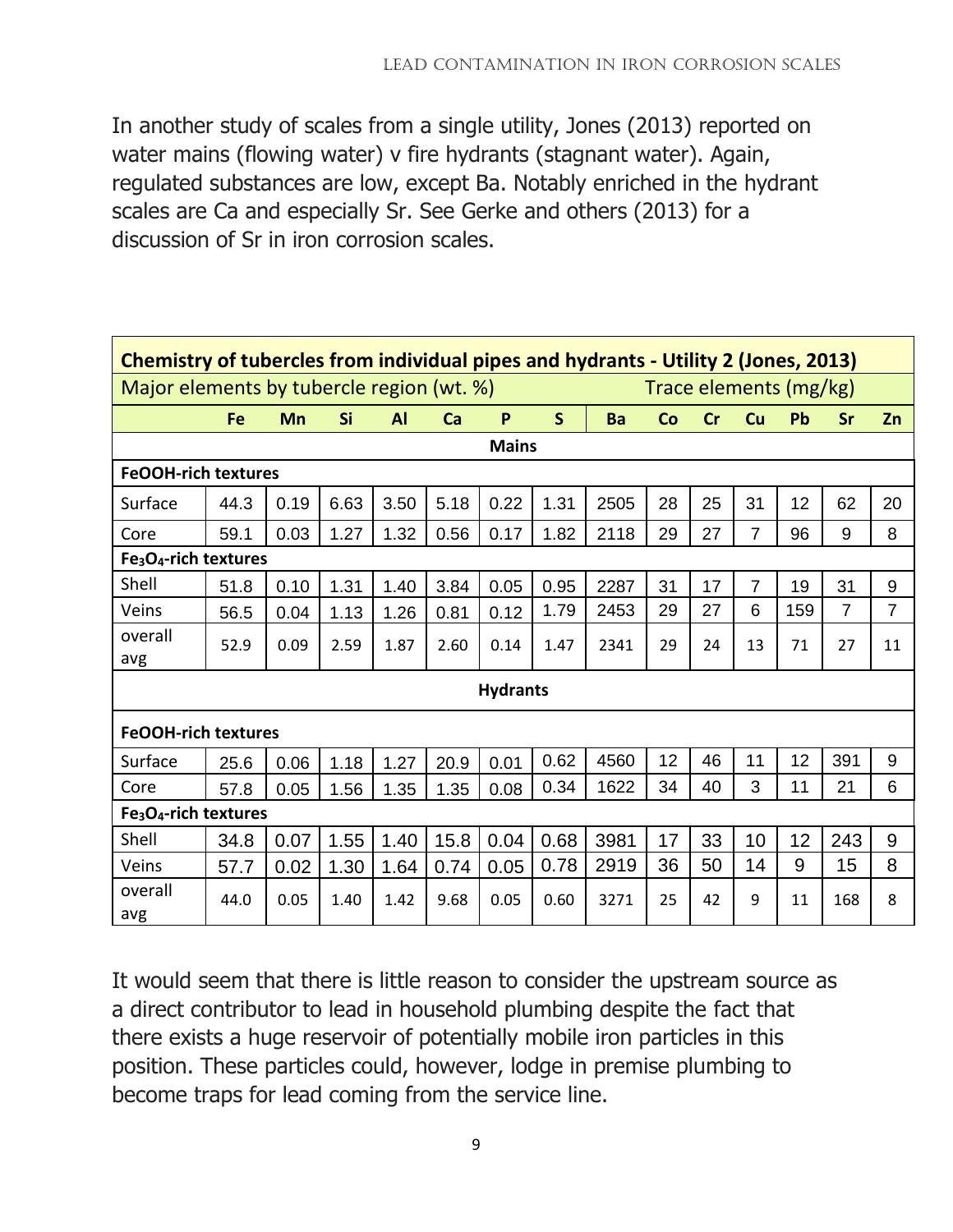# **Toxic Substances in Downstream Iron Scales**

There is more limited data available on downstream iron. We have analyzed galvanized premise plumbing from three cities:

| Concentration of selected elements in iron corrosion scales on galvanized pipes                           |                  |                 |             |             |                    |        |        |                    |      |       |
|-----------------------------------------------------------------------------------------------------------|------------------|-----------------|-------------|-------------|--------------------|--------|--------|--------------------|------|-------|
|                                                                                                           | n                | Ca <sub>%</sub> | Cd<br>mg/kg | Cr<br>mg/kg | <b>Cu</b><br>mg/kg | Fe $%$ | $Mn$ % | <b>Pb</b><br>mg/kg | S%   | mg/kg |
| Utility 1                                                                                                 | 4                | 0.86            | 55          | 34          | 4222               | 38.5   | 2.45   | 4646               | 0.47 | 335   |
| Utility 2                                                                                                 | 13 <sup>13</sup> | 2.16            | 429         | 73          | 701                | 19.1   | 0.11   | 2549               | 0.41 | 10    |
| Utility 5                                                                                                 | 15               | 0.39            | 272         | 63          | 4748               | 39.3   | 0.10   | 3349               | 0.10 | 62    |
| n is the number of individual pipes. Multiple samples were taken from each pipe; total of samples was 72. |                  |                 |             |             |                    |        |        |                    |      |       |
| Some of our results for Utility 1 are included in McFadden et al. 2011. Some results were presented by    |                  |                 |             |             |                    |        |        |                    |      |       |
| Maynard & Wasserstrom 2017                                                                                |                  |                 |             |             |                    |        |        |                    |      |       |

It is striking in these numbers that lead and copper are very strongly enriched compared to values from upstream iron corrosion scales. Particles detached from the downstream scales would be major contributors to lead exposure from tap water. Among the three cities, the water supplied by Utility 1 has the highest lead, and also the highest manganese. Manganese is an even better trap for lead than is iron, and could play a role in lead exposure (see Gerke and others 2015).

A question remains of whether the lead measured is derived from the service line or derived from the galvanized pipes themselves. Trussell and Wagner (1996) report that the most commonly used source of zinc for galvanizing, Prime Western, contains up to 1.4 % lead. We made 8 measurements of scrapings from the exterior of galvanized pipes in the service area of Utility 5, obtaining an average Pb content of 0.7 %. Clark and others (2015) measured 0.8 to 1.7 % Pb in zinc plating on pipes. Thus, the upstream pipes themselves can be a source of lead.

As it happens, galvanic coatings are also enriched in cadmium as well as lead, whereas other lead sources in distribution systems are Cd free (Clark and others, 2015). In our survey of galvanized pipes, Utility 1 is low in Cd, whereas pipes from utilities 2 and 5 are considerably higher. It is reasonable to conclude that the lead found in the homes supplied by Utility 1 came from the original lead service lines as particulates that then lodged in the premise plumbing, whereas it is predominantly from the downstream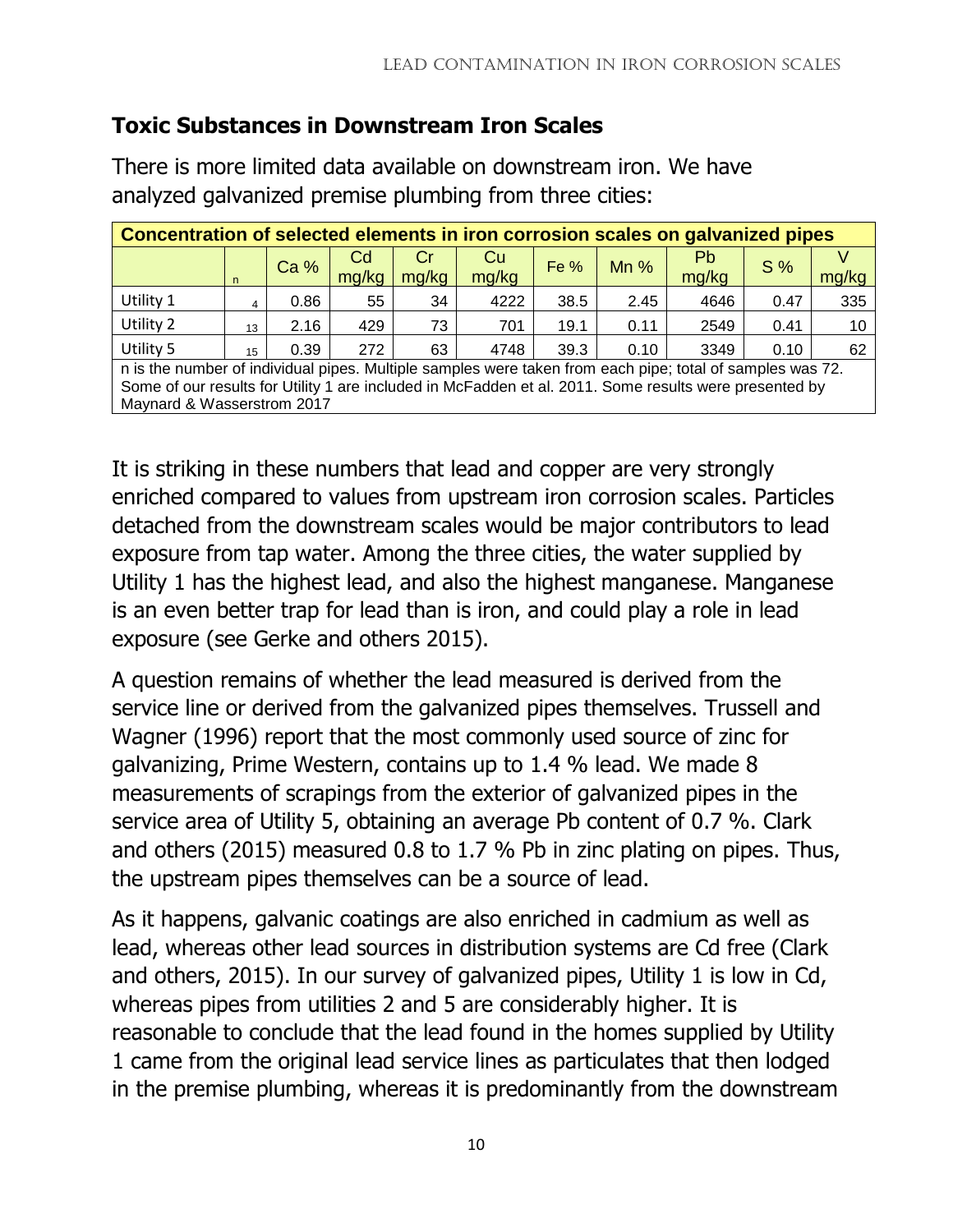galvanized pipe itself in the other two cases. Therefore, both lead sources can come into play.

An example shows how legacy contamination manifests itself in houses that have iron scales in premise plumbing.

#### **Particulate lead trapped by iron compounds**

A house served by utility 2 was studied for Pb and Cu capture by point-of-use carbon filters (Cantor, 2013) One of the houses studied had a complete lead service line with copper internal plumbing. There was at the point-of-entry a sediment filter which had not been exchanged for several years. It was heavily coated with iron compounds:



Xrf pellets prepared by melting plastic fabric

 $Fe = 9.1%$  $Pb = 4.7%$  $Mn = 0.8%$  $Cu = 0.6%$ 

Moreover, considerable lead was also contained in the filter. SEM imaging shows a dense coating of lead on top of iron-impregnated filter fibers.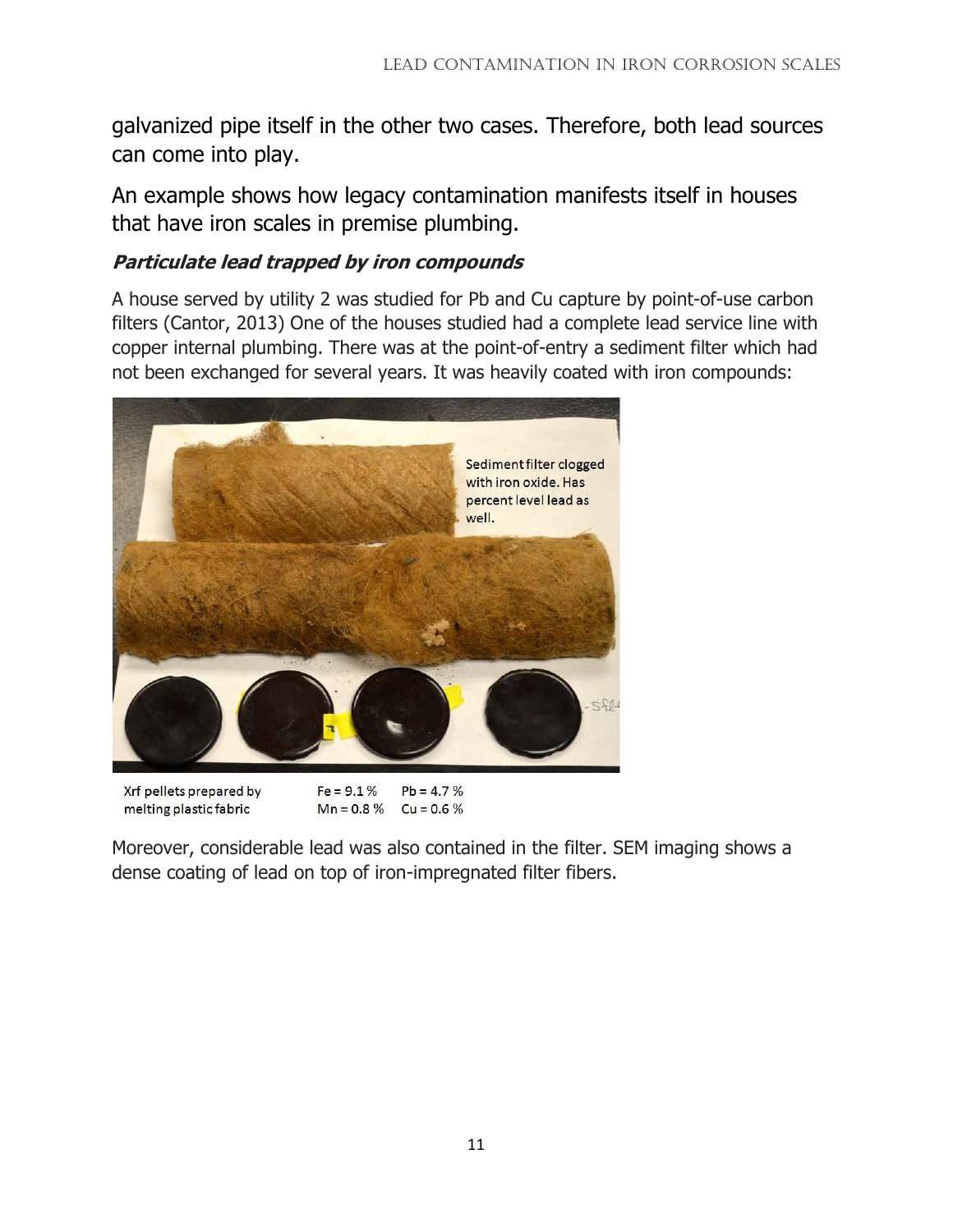

*Sediment filter made up of polyester fibers coated with iron (the dull gray in the image) to which particles of Pb (white specks) have attached or onto which lead has precipitated from solution*

Iron hydroxides, especially goethite – FeOOH – have long been known to have a high affinity for adsorbing heavy metals from solution (Cornell & Schwertmann, 2003, provide a good review). The sequence at this house appears to have been, first, the accumulation of iron corrosion by products, derived from cast iron water mains upstream, followed by attachment of lead derived from the service line to the preexisting iron compounds, both in dissolved and particulate form. This lead might have been sequestered indefinitely inside the filter. On the other hand, some disturbance, whether physical jarring or a change in water chemistry, might send a wave of leadbearing particles downstream to be consumed by the residents. Thus, the iron on this filter can act as a sink or a source for lead, depending on changing conditions.

The experience from this house points to the importance of particulate lead in domestic plumbing. It shows that this lead moves through the system, accumulating in quiet areas along the flow path or sticking to iron oxide-hydroxide scales on pipe interiors along the way. This accumulation of legacy lead particles can lie dormant, especially if the system is not properly flushed, until some disturbance occurs, when a large reservoir of lead suddenly becomes available.

# **Factors Promoting Destabilization of Iron Scales with Consequent Lead Exposure**

From the case study, it can be seen that (1) lead can be transported into homes as particulates to lodge in the domestic plumbing; (2) that lead has a high affinity for iron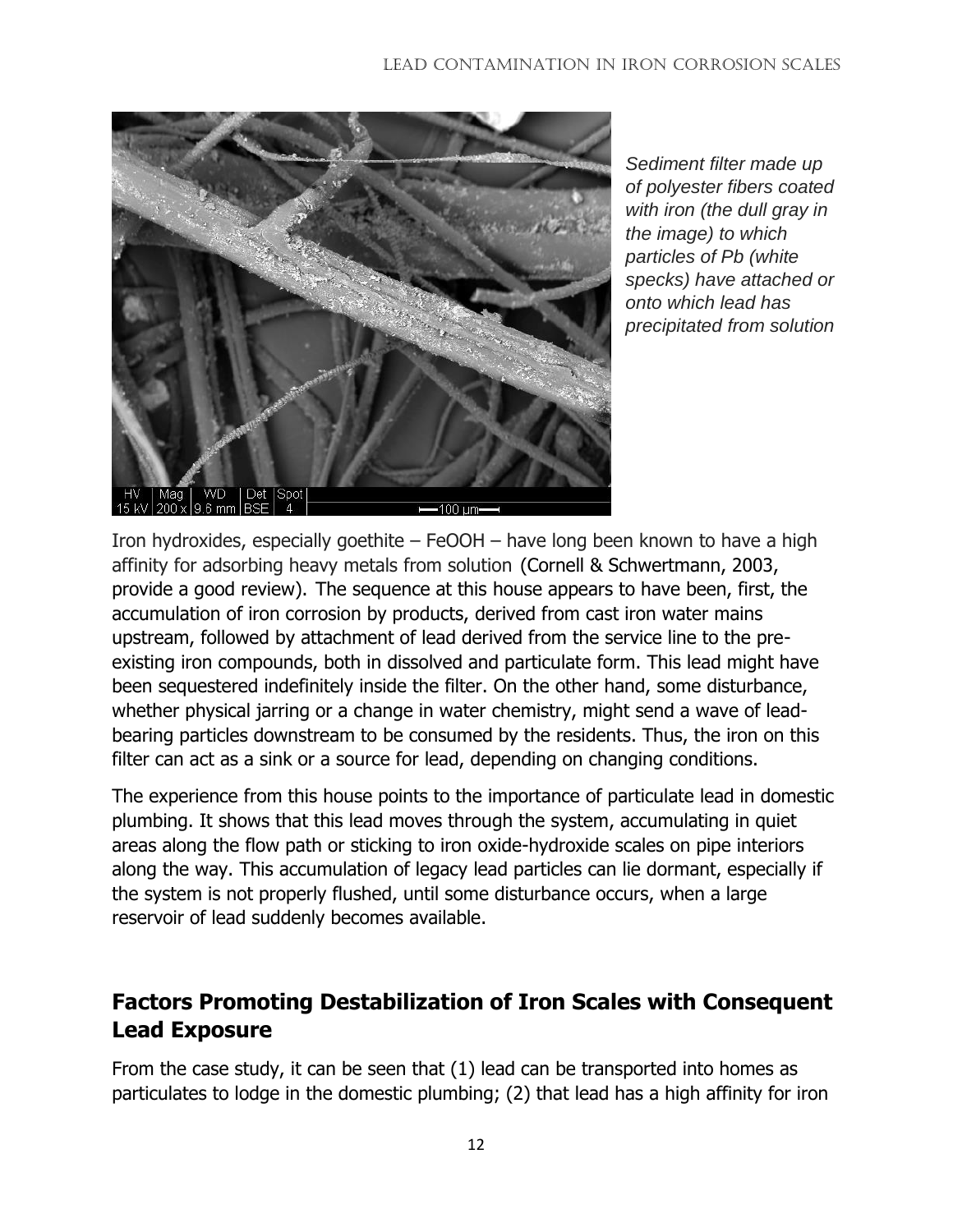hydroxide surfaces. From survey data, lead is not found in significant amounts attached to iron corrosion scales upstream of lead services, but can be highly elevated downstream. In addition, lead can be released from the zinc coatings on galvanized iron to be reprecipitated in iron corrosion byproducts within the home. So, there are two sources of iron particles, the upstream water mains and the downstream plumbing if it contains galvanized iron pipe. There are also two sources of lead, the service line and galvanized premise plumbing. Note that upstream iron particles, originally very low in lead, will acquire it over time, so all iron scales within the home have the potential to be carriers of lead.

If these lead-bearing particles simply stayed in place, they would provide little threat to the home's residents. What events might be responsible for dislodging this material? The three most critical water quality variables in controlling corrosion scale behavior are pH, phosphate content and redox level. Decreases in any of the three can destabilize existing scales. The pH of the water is normally controlled at the treatment plant and varies only modestly through the distribution system. In the same way, systems that use phosphate for corrosion control normally keep a constant level in the whole system. Systems with constant chlorine residual will have constant redox levels in flowing water, although not in stagnant. Therefore, normal water utility practice will promote stability in corrosion scales. However, water utilities often blend different source waters in different proportions, may change disinfection procedures, or may change their approach to corrosion control. Any of these events may have a disastrous effect on existing scales. The usual effect is to cause sloughing of scale from the pipe walls, which has two effects: first obvious particulates appear at the tap (red water) and second fresh metal surfaces are exposed to corrosive attack. This causes rapid reaction between metals and the water, resulting in elevated dissolved lead and copper, but also weakens the metal and can produce structural failures and considerable water and mold damage from leaking pipes and fixtures.

Of the three factors mentioned, redox levels are the most difficult to control, which has been the source of serious problems with lead exposure. Redox in distribution systems is affected by disinfectant type and levels and by the amount of organic matter in the water and in the corrosion scales. Systems using chlorine have a high initial redox level, and if organic matter is low, they tend to maintain a high chlorine residual throughout. Systems using chloramine have a lower initial redox level, and the nitrogen added to the system can promote bacterial growth that further lowers redox levels. Finally, organic matter itself can lower redox levels, through stimulating growth of bacteria.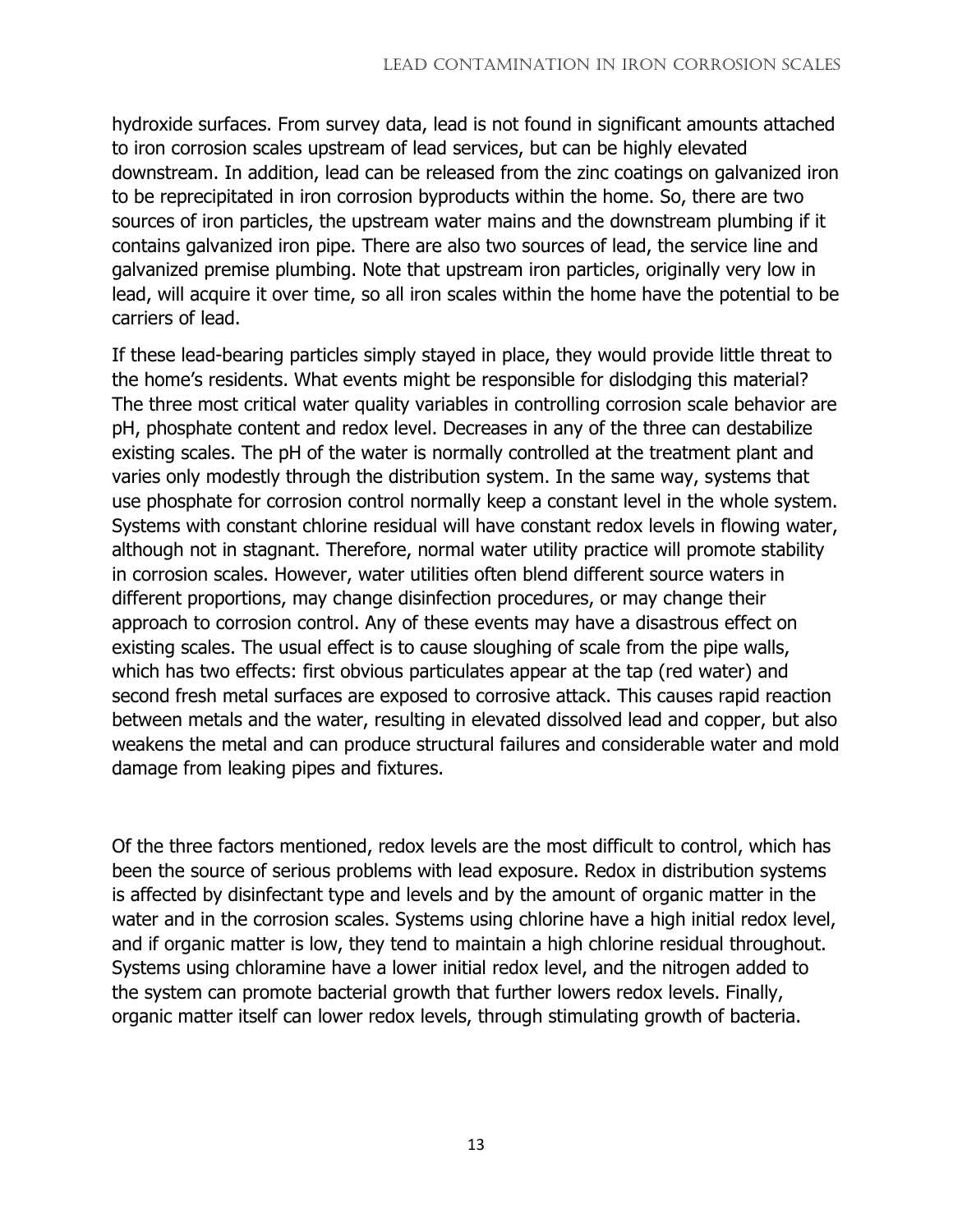#### **Destabilization of iron - effect of phosphates**

Phosphate addition is the normal first line of defense for a utility experiencing rising lead levels. The theoretical underpinning for this strategy is the very low solubility of the pyromorphites, a group of lead phosphate minerals:



The addition of phosphate favors the formation of pyromorphite, which is very insoluble and so passivates lead on lead or brass surfaces

.

The added phosphate can be in the form of the simple monomer, orthophosphate, or can be one of many polyphosphates, the most common being hexametaphosphate. Often the chemical applied will be a proprietary blend of phosphates, making it difficult to interpret results across different utilities. For example, Cantor and others (2000) found that in some circumstances polyphosphates actually increased the amount of lead or copper released. Likely this effect results from varying ratios of ortho- to polyphosphate. Too much poly- may lead to stabilization of the metal in solution rather than in the solid, and therefore increase rather than decrease exposure to lead. The authors also concluded that it was necessary for a utility contemplating the use of polyphosphates to run tests for 6 months to 1 year to obtain stable results for predicting effects out in the system. Further, Cantor (2017) stressed that phosphate treatment seems to be effective only against release of dissolved lead and has no benefit for particulate lead.

Although phosphate addition has a good track record in reducing dissolved lead release from lead pipes, the situation is not so clear for cast iron and galvanized iron pipes. Polyphosphates have long been used to control the appearance of high iron in drinking water, so called "red water" complaints. It is important, however, not to confuse the problem of colored water with the problem of iron corrosion (McNeill and Edwards, 2000, 2001). The polyphosphate forms a complex with soluble iron that prevents it from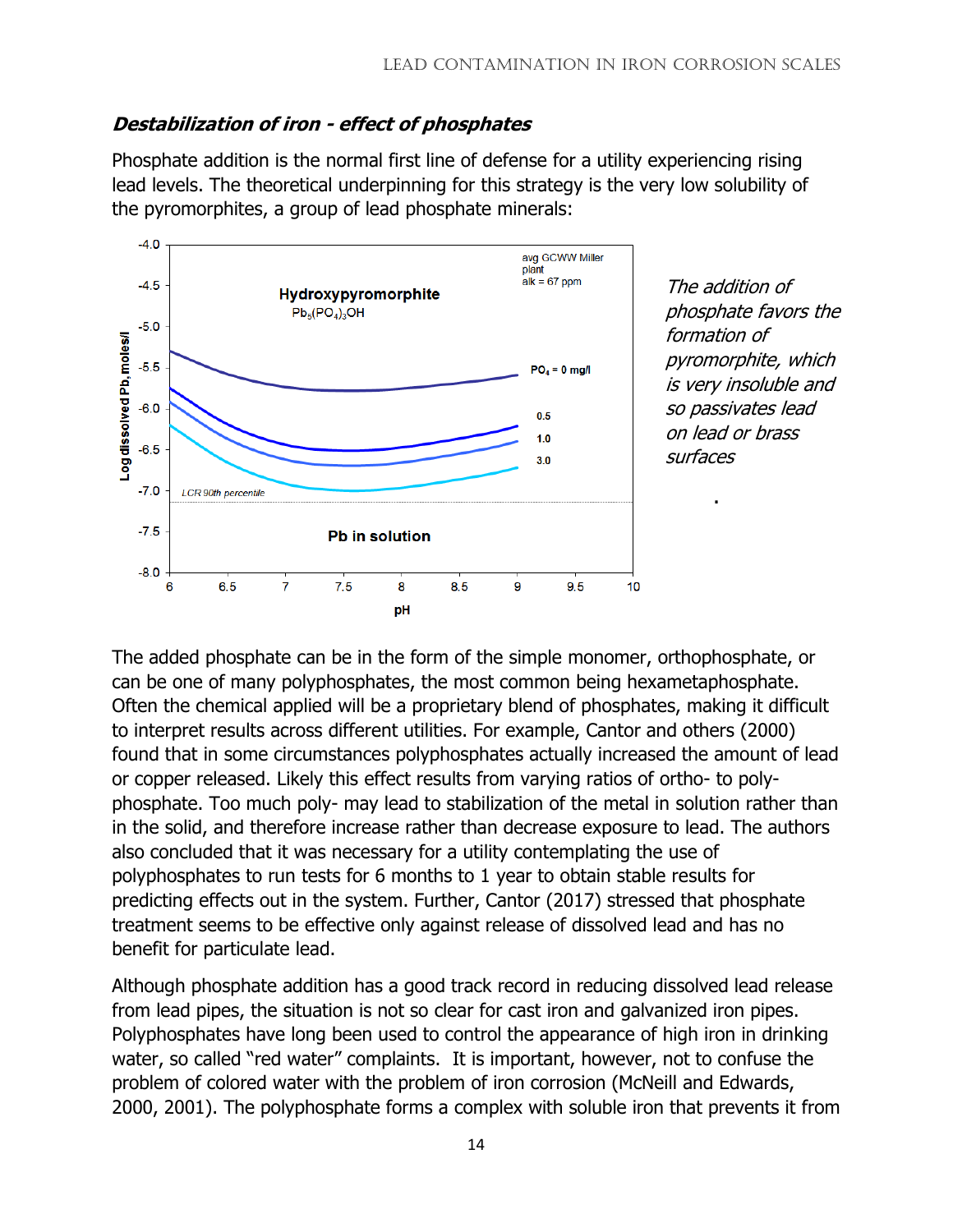precipitating and therefore generating turbidity and red color. As a consequence, polyphosphate dosing may cure the red water complaint but actually enhance iron corrosion.

Some information about orthophosphate effects on lead attached to iron is available in Wasserstrom (2016). She used synthetic scales, prepared by the precipitation of monomineralic iron oxyhydroxides onto fiber filters. These filters were then exposed to lead doped tap water in a flow-through faucet rig, and the amount of lead absorbed measured from the volume used and the incurrent and excurrent lead concentrations. A parallel control, using a filter without added iron was run at the same time. Once the lead solution was exhausted, a new solution doped with orthophosphate was run through the filters. Subsequent lead leaching was suppressed by the added phosphate, but only at relatively high phosphate levels.

| <b>Effect of phosphate on Pb attached to FeOOH (lepidocrocite)</b> |             |         |                     |                                   |             |  |  |  |
|--------------------------------------------------------------------|-------------|---------|---------------------|-----------------------------------|-------------|--|--|--|
| <b>Test</b>                                                        | Step 1 - Fe |         |                     |                                   |             |  |  |  |
| run                                                                | addition    |         | Step 2- Pb addition | Step 3 - PO <sub>4</sub> addition |             |  |  |  |
|                                                                    | Fe mass     | Pb conc | Pb retained         | $PO4$ conc                        | Pb released |  |  |  |
|                                                                    | (g)         | (ug/L)  | (mg)                | (mg/L)                            | (mg)        |  |  |  |
| Run 7                                                              | 7           | 40      | 3.8                 | 1.8                               | 1.3         |  |  |  |
| Control                                                            | 0           | 40      | 0.2                 | 1.8                               | 0.4         |  |  |  |
| Run 8                                                              | 7           | 40      | 5.4                 | 3.5                               | 0.3         |  |  |  |
| Control                                                            | 0           | 40      | 0.5                 | 3.5                               | 0.2         |  |  |  |
| Run 9                                                              | 7           | 40      | 5.5                 | 11.6                              |             |  |  |  |
| Control                                                            | 0           | 40      | 0.01                | 11.6                              | 0.1         |  |  |  |

Low levels of PO<sub>4</sub> allowed lead to be leached, whereas at 3.5 mg/L and above, lead was effectively retained. Most utilities dose phosphate at less than  $3 \text{ mg/L}$  (as PO<sub>4</sub>), which may be inadequate or poorly protective in cases where there are iron-rich scales within the premise plumbing. For example, the Detroit water treatment plants used 2-5 mg/l PO<sup>4</sup> in 2014-2015, which would have been somewhat protective of lead attached to iron scales, but not completely. Flint, Michigan was originally using Detroit water with PO<sub>4</sub>, but switched to Flint River water with no added PO4. A burst of lead and iron release followed, which pushed these two contaminants into premise plumbing. Flint then switched in October 2015 to a Lake Huron source, to which PO<sub>4</sub> was added at about 3 mg/l. This amount was likely inadequate to prevent further leaching of the bolus of lead that had been added to the premise plumbing.

From work at VPI (McNeill and Edwards, 2000) and in our laboratory, it seems likely that adding phosphate to distribution systems will not be of much benefit to homes that have been contaminated with lead-bearing iron particulates unless higher-than normal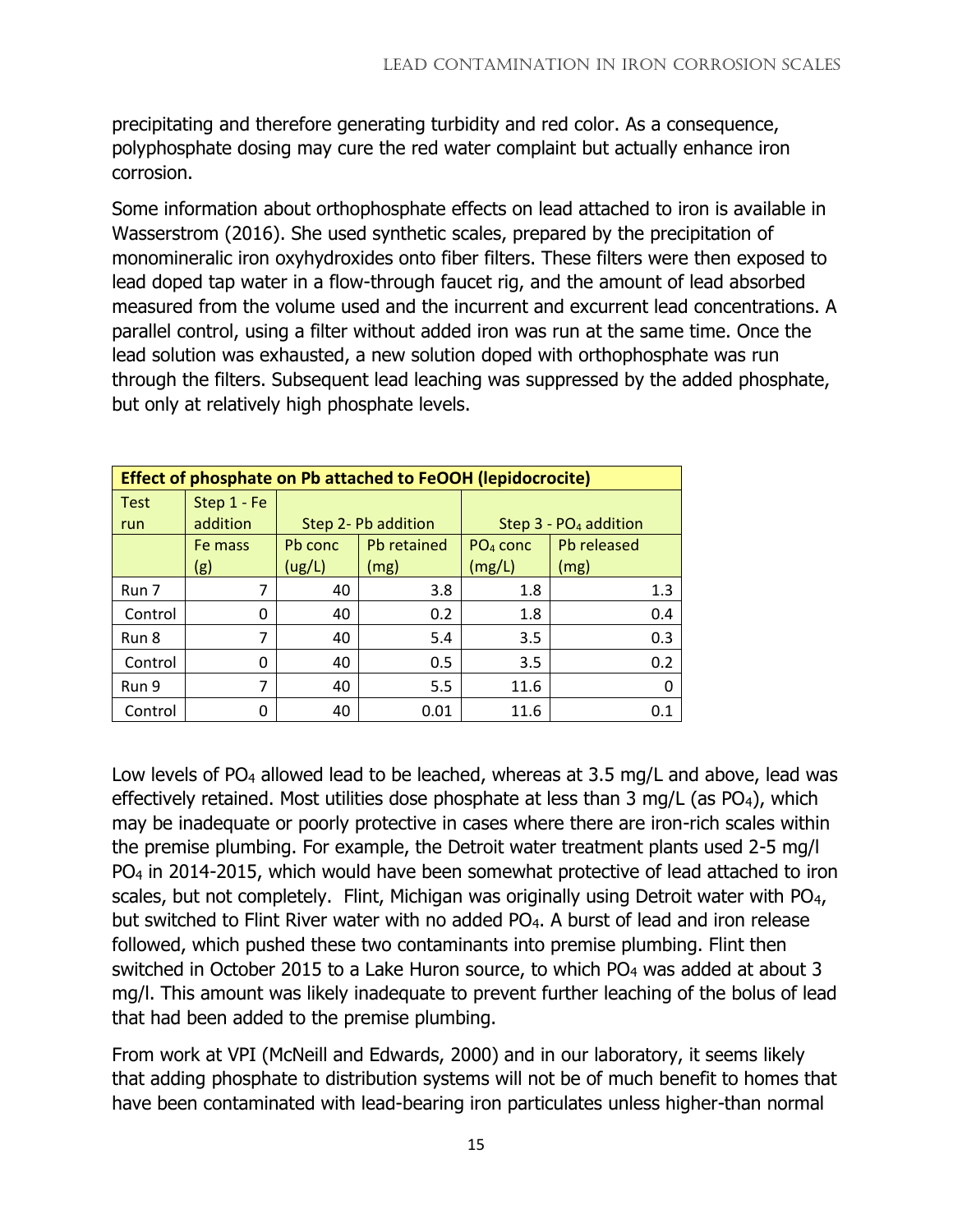doses are applied. Moreover, lowering or eliminating phosphate could lead to catastrophic release of iron particulates. If these contain lead, as they would in galvanized pipes, they would generate extremely high lead exposures in tap water.

### **Destabilization of iron - Effect of changing redox**

Iron is highly sensitive to the oxidation state of the system. There are various ways to express the oxidation level. In distribution systems the two most common are Eh, the potential relative to a standard hydrogen electrode, and ORP, the oxidation-reduction potential relative to a Ag/AgCl reference electrode. ORP is the field measurement usually made; Eh is used in theoretical calculations. The two are related by

 $Eh = ORP + 0.241$ volts (Copeland and Lytle 2014)

When Eh of the system is low, iron is in the ferrous state,  $Fe^{2+}$ , and is relatively soluble. When Eh is high, iron is in the ferric state,  $Fe^{3+}$ , and is insoluble at normal pH values. Redox behavior of this kind is normally represented in Eh-pH (Pourbaix) diagrams as follows.



Eh-pH diagram for Fe  $+$  H<sub>2</sub>O. The upper boundary is the stability limit of water, where  $H_2O$  breaks down to yield  $O_2$ ; conversely the lower boundary is where  $H<sub>2</sub>O$  breaks down to yield  $H<sub>2</sub>$ .

Note that metallic iron is unstable in the presence of water and will tend to oxidize, that is to rust, releasing  $H_2$  gas. This is the fundamental process of iron pipe corrosion, which produces a variety of iron corrosion byproducts: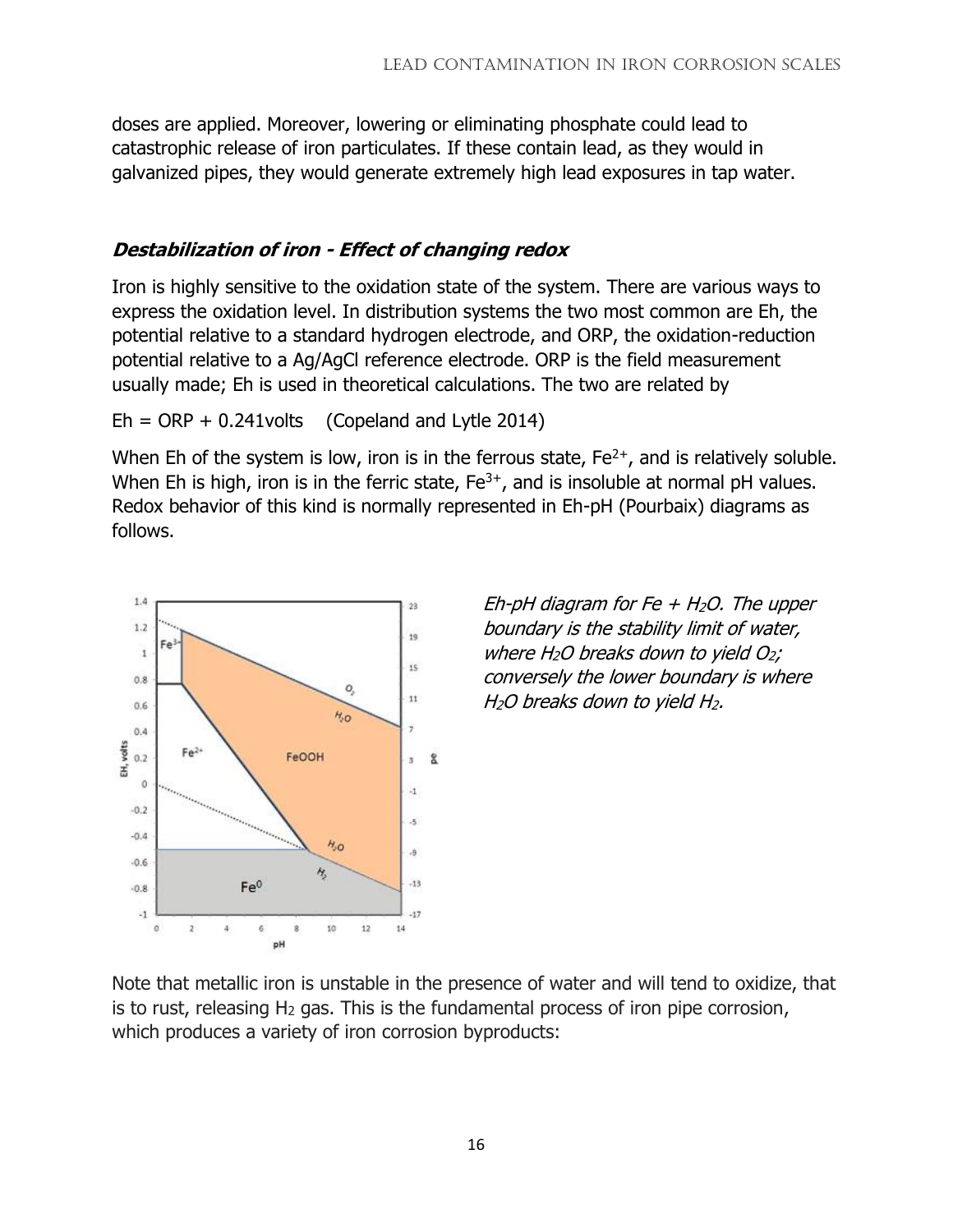| <b>Ferric oxide and hydroxide minerals</b> |                                          |                       |                                                   |  |  |  |  |  |
|--------------------------------------------|------------------------------------------|-----------------------|---------------------------------------------------|--|--|--|--|--|
| <b>Name</b>                                | Formula                                  | Color (fine-grained)  |                                                   |  |  |  |  |  |
| Goethite                                   | α-FeOOH                                  | Orange-yellow         | Common in tubercle cores                          |  |  |  |  |  |
| Lepidocrocite                              | γ-FeOOH                                  | Orange                | Common as surface layer on tubercles              |  |  |  |  |  |
| Feroxyhyte <sup>2</sup>                    | δ-FeOOH                                  | Yellow                | Converts to goethite on exposure to air           |  |  |  |  |  |
| Ferrihydrite                               | $Fe10O14(OH)2$                           | Yellow-brown          | Common in soils; rare as pipe scale               |  |  |  |  |  |
| Hematite                                   | $\alpha$ -Fe <sub>2</sub> O <sub>3</sub> | Red                   | Common in soils; rare as pipe scale               |  |  |  |  |  |
| Maghemite                                  | $\delta$ -Fe <sub>2</sub> O <sub>3</sub> | <b>Brown</b>          | Common in soils; rare as pipe scale               |  |  |  |  |  |
| <b>Mixed Ferrous-ferric minerals</b>       |                                          |                       |                                                   |  |  |  |  |  |
| Green rust                                 | $(Fe2+4Fe3+2(OH)12$                      | Greenish black        | Common in tubercles but quickly converts to       |  |  |  |  |  |
|                                            | $(CO_3)(H_2O)_3$                         |                       | FeOOH on drying                                   |  |  |  |  |  |
| Magnetite                                  | $Fe^{2+}Fe^{3+}2O_4$                     | <b>Black</b>          | Common in tubercles as a hard cap                 |  |  |  |  |  |
| <b>Ferrous minerals</b>                    |                                          |                       |                                                   |  |  |  |  |  |
| Siderite                                   | FeCO <sub>3</sub>                        | White to              | Common in core of tubercles                       |  |  |  |  |  |
|                                            |                                          | purple                |                                                   |  |  |  |  |  |
| MacKinawite                                | <b>FeS</b>                               | <b>Black</b>          | Likely to occur in cores, frequency unknown       |  |  |  |  |  |
| Pyrite                                     | Fe <sub>2</sub> S                        | <b>Greenish Black</b> | Common in sediments; rare in distribution systems |  |  |  |  |  |

The key message is that processes that lower the redox level will make iron more soluble and will disrupt previously deposited iron scales. Once these scales are disturbed, direct attack on the pipe is possible and pipe failure results.

### **Destabilization of iron - Effect of disinfectant changes**

Water utilities commonly disinfect water using chlorine or chloramine, either as the primary or as the secondary disinfectant when ozone or uv is the primary. Chlorine produces a very high redox level, higher than the stability field of water, so it is an extremely powerful and effective oxidizer of organic matter, including microbes. Chloramine is less effective but is longer-lasting, which is important in maintaining a stable total chlorine residual. The first diagram below shows the approximate position of drinking waters disinfected with chlorine and with chloramine. In either case, the oxidation state of the system is very high, as high or higher than the stability limit of water.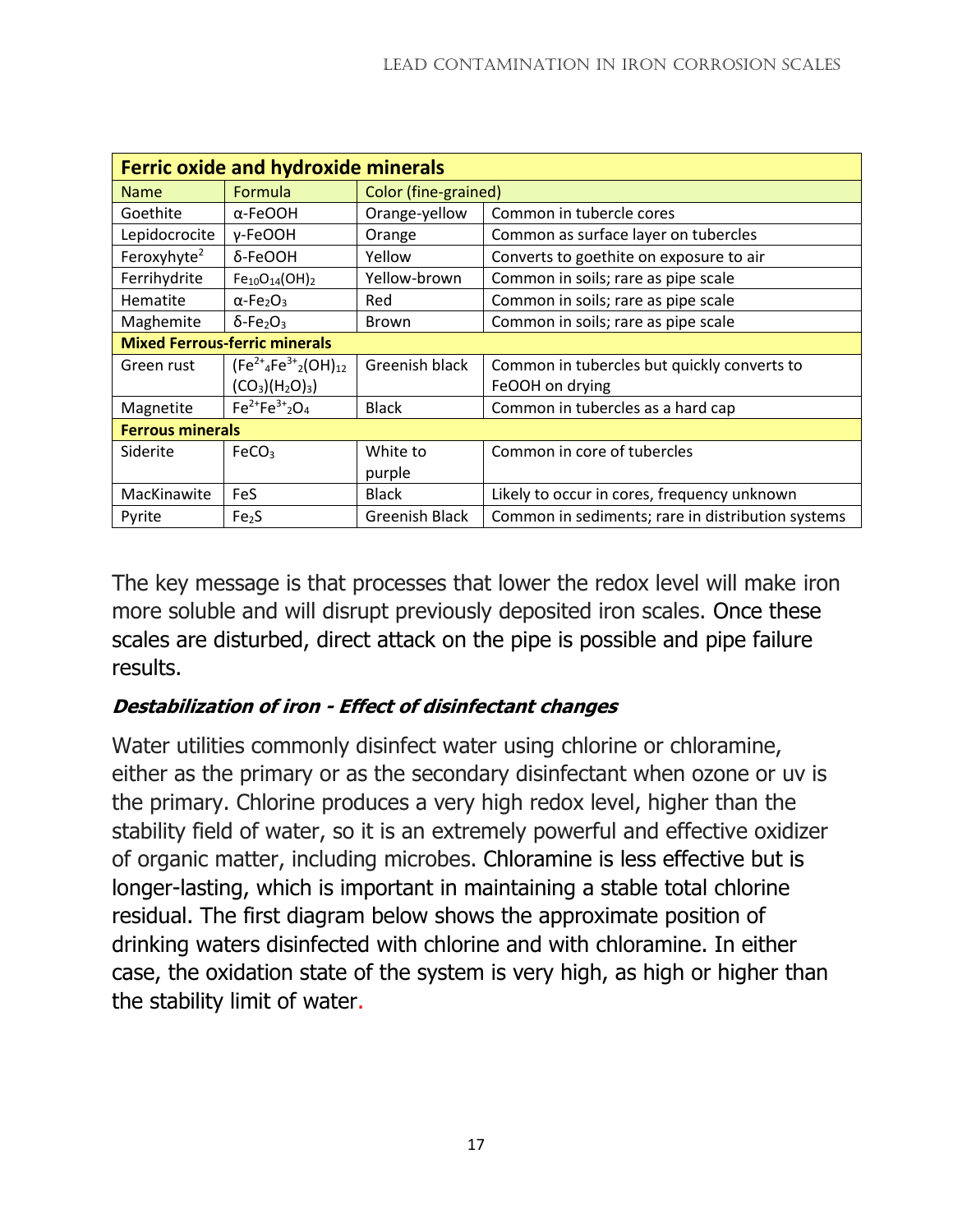

Eh-pH diagram for stable iron oxyhydroxides and oxides. Superimposed are the fields for measured values of Eh and pH for chlorine and chloramine disinfectants from Copeland & Lytle 2015.

Keeping some disinfectant throughout the system is key to public health, but also to the integrity of the distribution infrastructure. If there is too much organic carbon in the water, all of the chlorine or chloramine will be consumed, and the oxidation state of the water will fall. The consequence is having the system pass out of the chemical conditions that keep iron and manganese solids stable and into those that dissolve these and other metals, as shown below. We know that Flint experienced long periods of low to no chlorine residual, which would have moved the water out of the stability field of the solid iron oxides into the field of dissolution.



Predicted path for a drinking water if chlorine residual goes to zero. PHREEQC model of water with alkalinity of 85, chloride = 75, sulfate =  $28$ .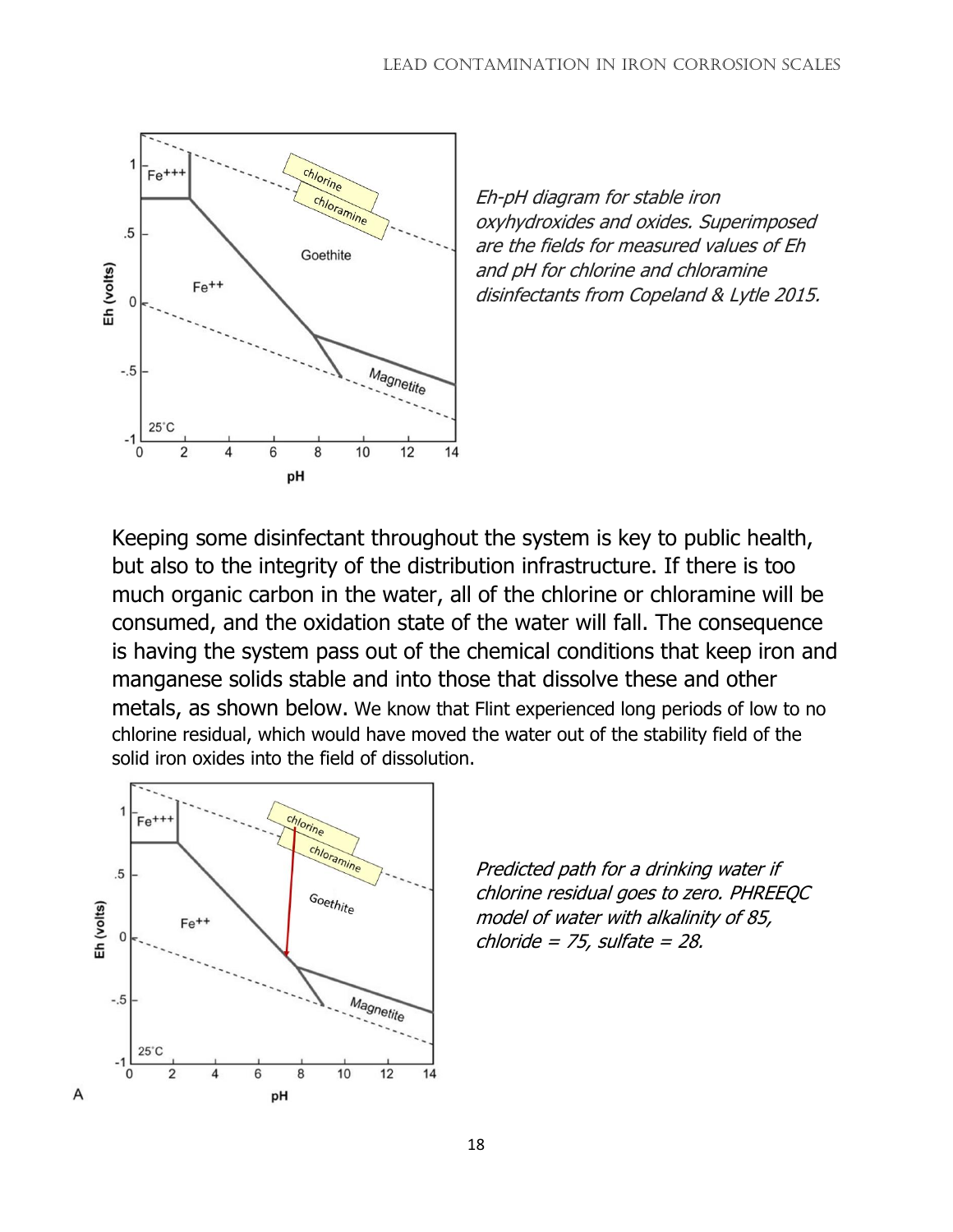Another issue with organic matter in drinking water is that it reacts with chlorine during disinfection to create toxic byproducts like chloroform. Chloramine has less tendency to form these compounds, but it drops the oxidation potential somewhat, enough to destabilize the lead<sup>IV</sup> oxide PbO<sub>2</sub>. The lead crisis in Washington DC was associated with a switch from chlorine to chloramine disinfection, which dissolved long-established lead scales. A serious indirect effect of chloramine emerges from its tendency to induce nitrification by bacteria, which convert the ammonia portion of the molecule to nitrite.

 $NH^{4+} + 3O_2 = 2H_2O + 2NO_2^- + 4H^+$ 

The reaction consumes oxygen and releases acid, so both the Eh and pH are lowered, driving the water towards the field of soluble iron. The situation is magnified if there is significant manganese in the scale. The redox boundary for soluble manganese is appreciably higher than that for iron, so manganese will be readily lost from the scale, making it physically less stable.

### **Destabilization of iron – Sulfate-reducing bacteria**

Organic matter poses a serious concern for the maintenance of distribution systems, and most utilities vigorously attempt to minimize it. Cantor (2017) did a detailed investigation over several years of maintenance practices at eight utilities in Wisconsin, and found that cleaning the system, "maintaining system hygiene", was more effective at reducing lead and copper levels than chemical treatment of the water. Systems with high organic carbon will have high levels of microbial activity as microorganisms use this carbon as a food supply. In the process they reduce the oxidation state of the system, which favors dissolution of iron and consequent release of any toxic substances adsorbed to that iron.

Lytle et al (2005) showed that sulfate-reducing bacteria can be active inside iron tubercles, as measured by the degree of isotopic fractionation of the sulfur. These bacteria can produce severe corrosion of metallic iron via their production of  $H_2S$  or by direct attack on the metallic iron (Enning and Garrelfs 2014).

Corrosion rates of iron by these bacteria can be as high as 0.9 mm/year. Thus, it would take a little over three years for corrosion pits to penetrate a typical galvanized iron pipe (3mm thickness). Introduction of high sulfate, high organic water into a distribution system with little or no chlorine residual, as occurred at Flint, would lead to proliferation of these bacteria and sharply accelerated deterioration of any iron-based plumbing components.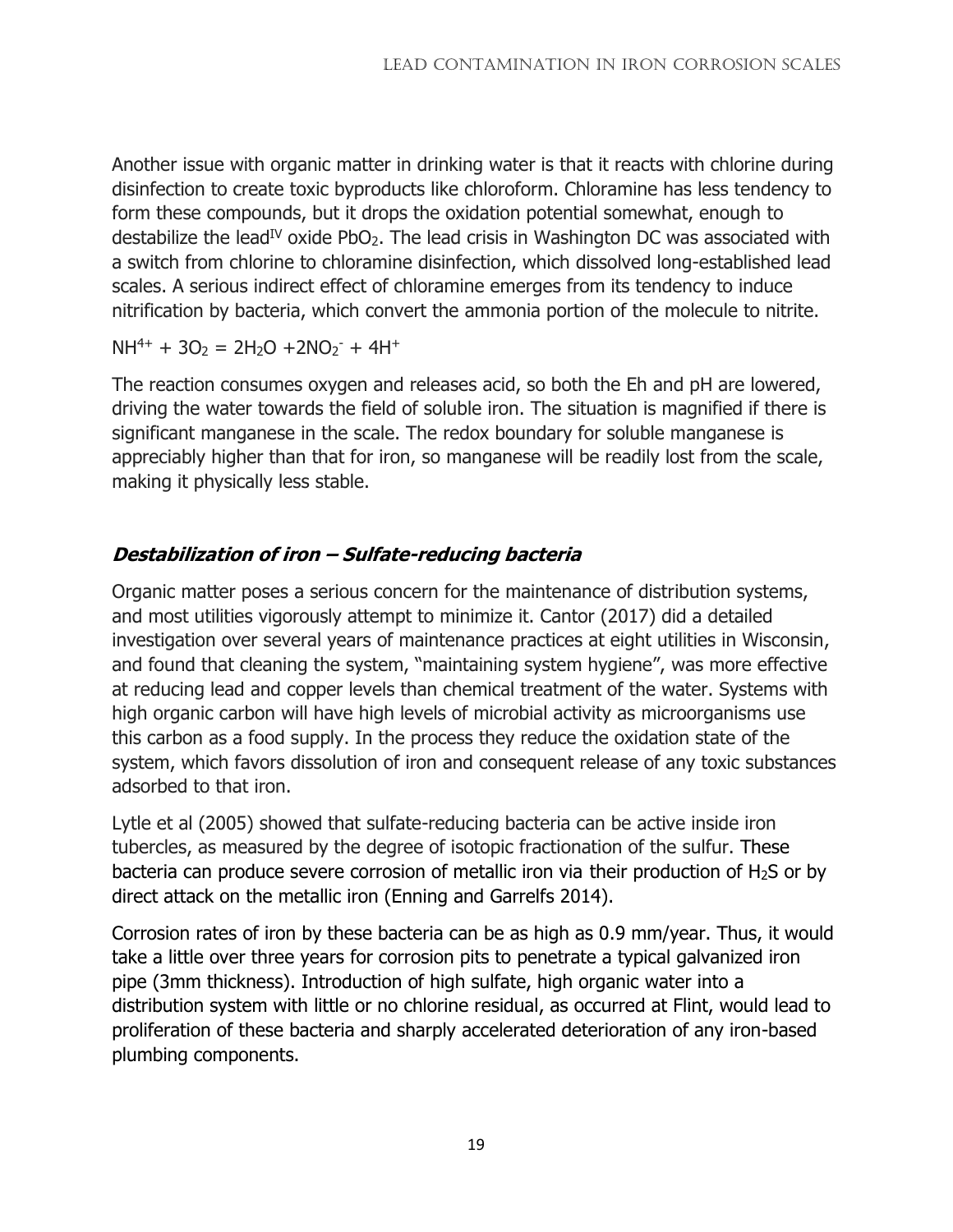### **References**

- Brown, R., McTigue, N., & Cornwell, D. (2015). Controlling lead in drinking water. Water Research Foundation, Denver.
- Cantor, A. F. (2006). Diagnosing corrosion problems through differentiation of metal fractions. *Journal (American Water Works Association)*, *98*(1), 117-126.
- Cantor, Abigail F. (2013) Application of Filters for Evaluating Lead and Copper Concentrations in Tap Water. Denver, Colo., Water Research Foundation Report 4415
- Cantor, Abigail F. (2017) Optimization of phosphorus-based corrosion control chemicals using a comprehensive perspective of water quality. Denver, Colo., Water Research Foundation Report 4586, 355 pages
- Clark, B. N., Masters, S. V., & Edwards, M. A. (2015). Lead release to drinking water from galvanized steel pipe coatings. Environmental Engineering Science, 32(8), 713-721.
- Copeland, A., & Lytle, D. A. (2014). Measuring the oxidation-reduction potential of important oxidants in drinking water. Journal: American Water Works Association, 106(1).
- Cornell RM, Schwertmann U. (2003) The iron oxides; structure, properties, reactions, occurrences and uses. Darmstadt: Wiley-VCH Verlag GmbH & Co. KGaA; 2003.
- Enning, D., & Garrelfs, J. (2014). Corrosion of iron by sulfate-reducing bacteria: new views of an old problem. Applied and environmental microbiology, 80(4), 1226-1236.
- Gerke TL, Maynard JB, Schock MR, Lytle DA. (2008) Physio-chemical characterization of five iron tubercles from a single drinking water Distribution System: possible new insights on their formation and growth. Corrosion Science 50:2030-2039.
- Gerke, Tammie L., Brenda J. Little, Todd P. Luxton, k G. Scheckel, and J. Barry Maynard. (2013) "Strontium concentrations in corrosion products from residential drinking water distribution systems." Environ. Sci. Technol., 47 (10), pp 5171-
- Gerke, T.L., Little, B.J., and Maynard, J.B., (2015) Manganese deposition in drinking water distribution systems: Science of The Total Environment 541:184-193.
- Little, B. J., Gerke, T. L., & Lee, J. S. (2014) Mini-review: the morphology, mineralogy and microbiology of accumulated iron corrosion products. Biofouling, 30(8), 941-948.
- Lytle, D. A., Gerke, T. L., & Maynard, J. B. (2005). Effect of bacterial sulfate reduction on iron-corrosion scales. American Water Works Association. Journal, 97(10), 109.
- Masters, S., & Edwards, M. (2015). Increased lead in water associated with iron corrosion. *Environmental* engineering science, 32(5), 361-369.
- Maynard, J.B., & Wasserstrom, L. (2017) Premise plumbing scales that can release lead after a lead service line replacement: Galvanized pipes from three cities. Proceedings American Water Works Annual Meeting, Philadelphia PA.
- McFadden, M., Giani, R., Kwan, P., & Reiber, S.H. (2011). Contributions to drinking water lead from galvanized iron corrosion scales. American Water Works Association. Journal, 103(4), 76.